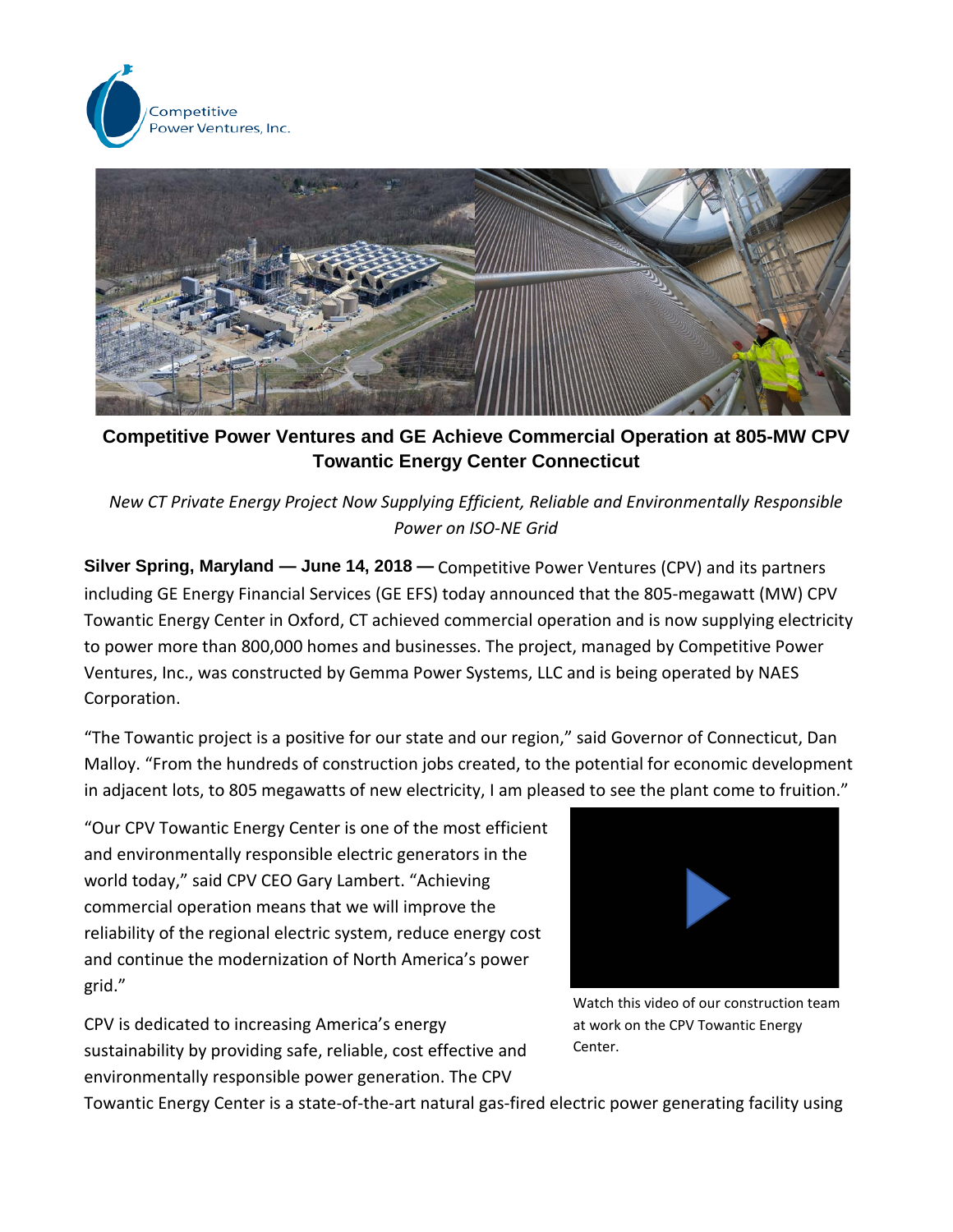the GE 7HA-based power train in a combined-cycle configuration. GE's 7HA technology is among the most efficient in the world at 63 percent and will contribute to regional air quality improvements by replacing older, less efficient power generation.

"Our leading technology across the full range of generation, transmission, and distribution solutions helps utilities and power producers to thrive in a changing energy landscape while delivering safe, reliable, and affordable electricity to their customers and communities," said Russell Stokes, President and CEO of GE Power. "An important piece of that portfolio is our record-setting HA gas turbine technology that is providing the CPV Towantic Energy Center flexible, efficient, and reliable electricity to sustainably power our future."

"We are proud to partner with CPV in the development and delivery of this reliable and cost-effective power facility in New England using GE's state-of-the-art technology," said Timothy Howell, Managing Director of Power & Development, GE Energy Financial Services.

CPV strategically identifies new locations for building power generation facilities based on a careful review of electric supply and demand and our ability to help mitigate future price spikes for ratepayers. The CPV Towantic Energy Center sells its capacity, energy and ancillary services into the ISO New England market. The site's proximity to natural gas from the Algonquin Interstate Pipeline and the Connecticut Light & Power 115kV circuit between Baldwin Junction and Beacon Falls will ensure reliable, locally generated power for years to come.

"The Power Plant has been a strong contributor to the Town of Oxford's prosperity and has proven to be a good neighbor," said Oxford First Selectman George Temple.

The newly operating facility will provide substantial economic benefits to residents and area businesses. The CPV Towantic Energy Center entered into a long-term, multimillion dollar financial agreement over several decades to help support the town of Oxford and regional economic development. Job creation includes during construction involved upwards of 900 union workers and management staff during the project's construction phase and now employs 22 skilled operating professionals in well-paying, full-time jobs.

President of the Greater Waterbury Building Trades, Nate Brown (Operating Engineers, 478), said, "Competitive Power Ventures has been a great partner from the time they first came to us, through completion. This project has provided important jobs to our members and will be a long-term economic boost to the region."

# # #

## **About Competitive Power Ventures**

*Competitive Power Ventures (CPV) is uniquely positioned to leverage global technology and financial partnerships to help modernize America's power generation. Together with our investors, partners, host communities and other key stakeholders, we are driven to improve our energy infrastructure by developing and operating power generation facilities using cutting edge,*